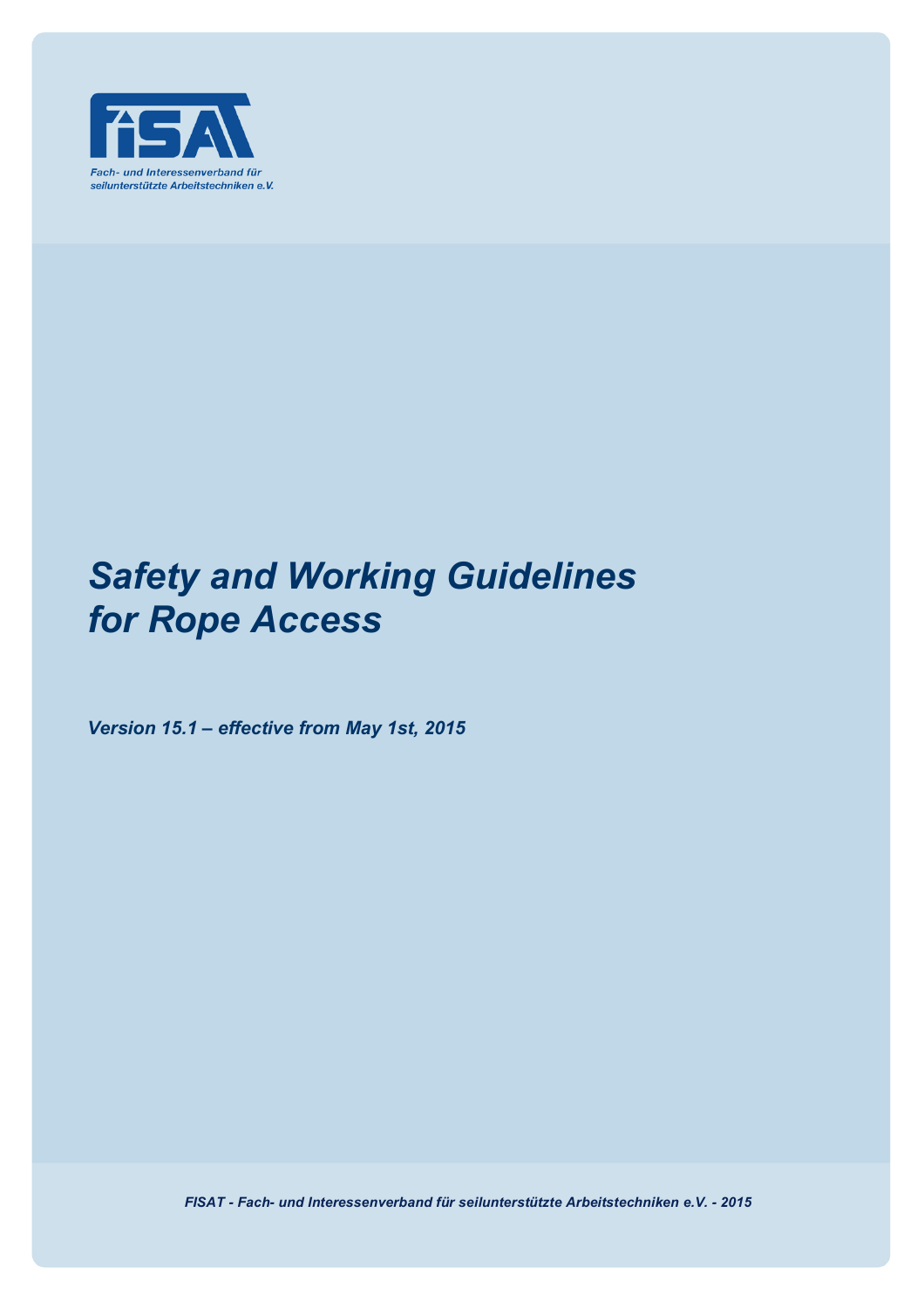The ambits of these guidelines are rope access techniques with redundant systems, as well as all comparable operations.

Redundant rope access techniques in terms of this guideline are an approved tool based on the directive 2009/104/EC, which was nationally implemented in the "Ordinance on Industrial Safety and Health" (German: *Betriebssicherheitsverordnung, BetrSichV*), substantiated in the "Technical Regulation for Work Safety" (German: *Technische Regel für Betriebssicherheit (TRBS) 2121-3*).

This guideline serves to implement directive 89/391/EEC of the European Parliament and of the Council concerning the minimum safety and health requirements for the use of work equipment by workers at work.

Special consideration has been taken related to the changes in Article 16, Paragraph 1 (of directive 89/391/EEC) through directive 89/654/EEC; directive 89/655/EEC in relation with directive 95/63/EEC complemented by directive 2009/104/EC (successor of directive 2001/45/EC) and directives 89/656/EEC and 89/686/EEC.

According to the general requirement for the current state of the technology DIN EN 12481:2006 will be regarded in particular.

This guideline respects the following national laws and regulations:

The German Occupational Safety and Health Act, the Ordinance on Industrial Safety and Health (especially annex 2, point 5 following), besides the supplemental "Technical Regulation for Work safety", (*German: Technische Regel für Betriebssicherheit, TRBS*) – especially the TRBS 2121 (parts 1 to 3) and the DGUV Information 201-018 (former BGI 772).

These safety and working guideline is also based on the internationally applicable standards of the ISO 22159 (rope access) as well as the ISO 22846 (Personal equipment for protection against falls – rope access systems).

This guideline will be applicable for all operators using rope access techniques in heights and depths and who also will have to ensure rescue operations.

Rope access techniques are used when – based on the risk assessment – those can be performed safely, other techniques implicate a higher risk level for the performing rope access technician or a disproportionate effort would occur.

The foundation for the use of rope access is a specific risk assessment. All identified dangers/threats have to be brought to an acceptable residual risk level. Therefore, the immediate rescue and evacuation of all rope access technicians in case of an emergency has to be ensured. The prior protective goal of this safety and working guideline for the application of rope access techniques is the fall prevention of the technicians, as well as the improvement of safety and health care itself for employees and self-employed staff.

The technical solutions mentioned in this guideline don´t exclude other, at least equally safe solutions, which are also encountered in the technical rules of other EU member states.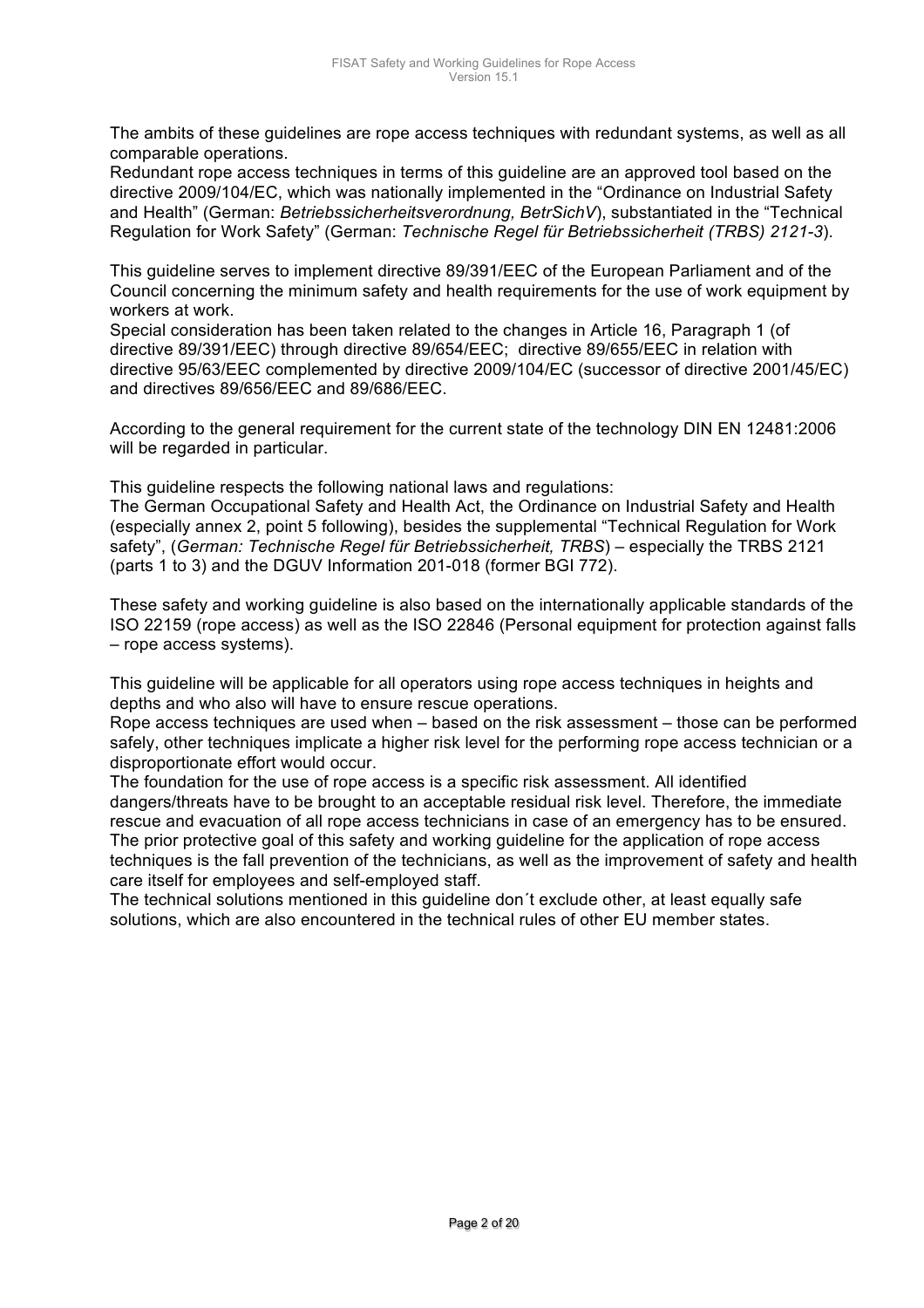# *Table of Contents*

| 1. Area of Application                                       | 4  |
|--------------------------------------------------------------|----|
| 2.<br><b>Definitions</b>                                     | 4  |
|                                                              |    |
|                                                              |    |
|                                                              |    |
| 3. General Requirements                                      | 8  |
| 3.1                                                          |    |
| 3.2                                                          |    |
| 3.3                                                          |    |
| 4. Verification Management                                   | 10 |
|                                                              |    |
|                                                              |    |
|                                                              |    |
| 5. Procedures                                                | 11 |
|                                                              |    |
|                                                              |    |
| 6. Application                                               | 13 |
|                                                              |    |
|                                                              |    |
|                                                              |    |
|                                                              |    |
| 7.<br><b>Inspection and Examination</b>                      | 15 |
|                                                              |    |
|                                                              |    |
| 7.3 Examination of rope access technicians and supervisors16 |    |
| 8. Annexes                                                   | 17 |
|                                                              |    |
|                                                              |    |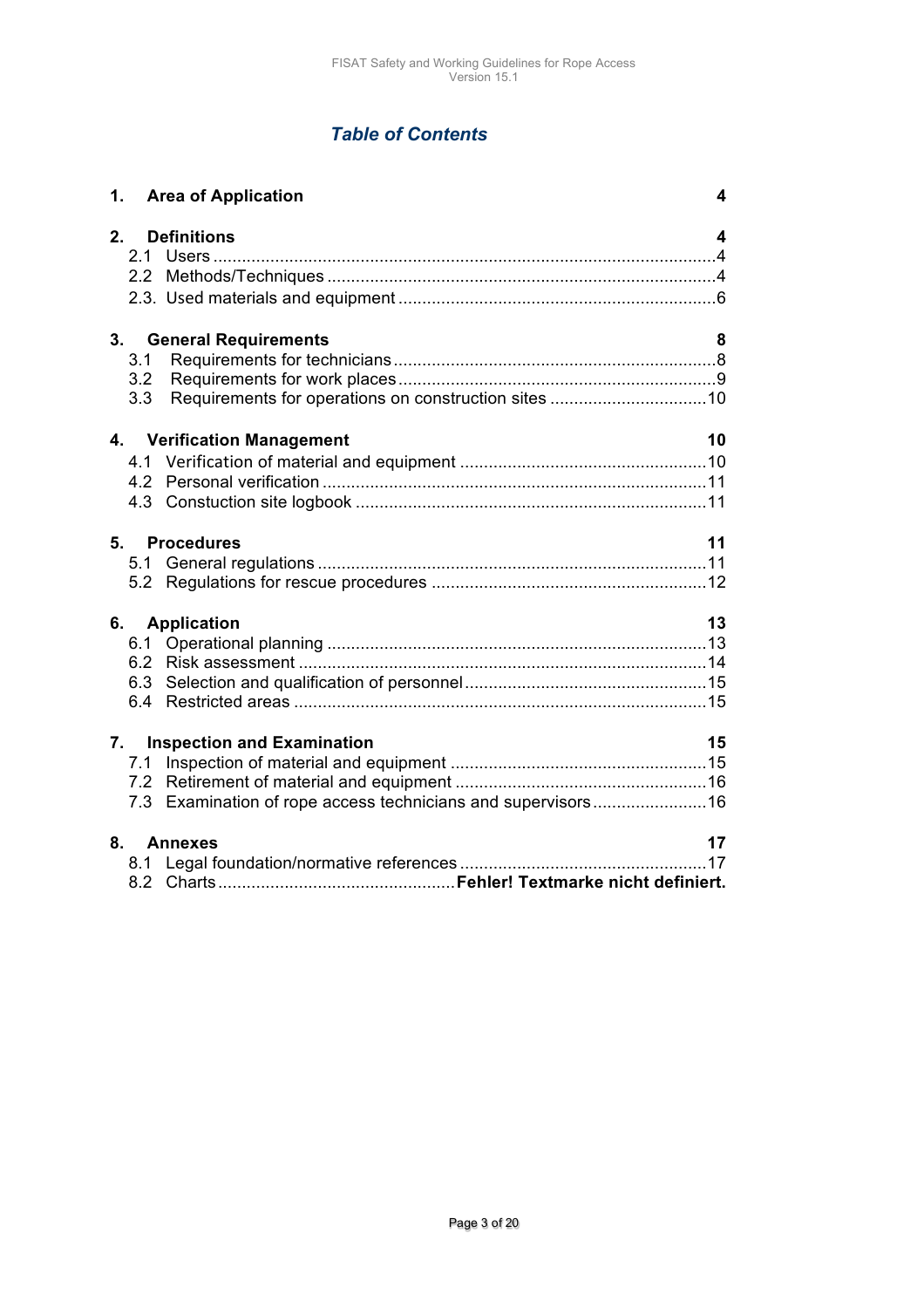# *1. Area of Application*

These guidelines will be applicable for all rope access and positioning techniques as well as spontaneous rescue operations related to industrial rope access. This guideline is valid for all users regardless if performed by employees, staff members, self-employed or freelancers.

This guideline applies to rope access of all kinds, except:

- a) Climbing techniques in tree-care services
- b) Stage rigging / rigging in event technology
- c) Outdoor education and rope courses
- d) Rope rescue operations (fire brigade and similar relief units)
- e) Canyoning
- f) Use of rope techniques in sports activities
- g) Caving / cave exploration
- h) Use of PPE against falls from height and associated rescue measures
- i) Use of ropes in leisure activities (such as house-running, mega-dive)

# *2. Definitions*

## *2.1 Users*

Rope Access Technicians in terms of this guideline are trained and certified users of rope access methods in commercial and/or industrial areas. The following qualification levels are trained and assessed:

- 2.1.1 Level 1 Rope Access Technicians are users with basic knowledge, trained in vertical access methods and workplace positioning.
- 2.1.2 Level 2 Rope Access Technicians are users with extended knowledge, trained in vertical and horizontal access techniques and workplace positioning.
- 2.1.3 Level 3 Rope Access Supervisors are users who are responsible for the safe execution of access methods and work tasks on site. They are trained in extended vertical, horizontal and diagonal access methods as well as in lead climbing techniques.
- 2.1.4 Within the single training levels (Level 1, Level 2 and Level 3) users also learn techniques for a spontaneous rescue operation in occurring emergency.

#### *2.2 Methods/Techniques*

- 2.2.1 Rope access techniques are all techniques, where a user installs redundant systems consisting of ropes, positioning lanyards, connectors or other appliances functioning as working line and safety line allowing horizontal or vertical movement and/or positioning.
- 2.2.2 Rope access operations in terms of this guideline are techniques, where a user moves down or up on a working line in order to reach a worksite and to get positioned there (analogue TRBS 2121-3). A redundant safety system/safety line is used at all times. (Analogue DIN EN 12841:2006, paragraph 3, pt. 14). A typical application is an operation at a storefront or a vertical wall.

Page 4 of 20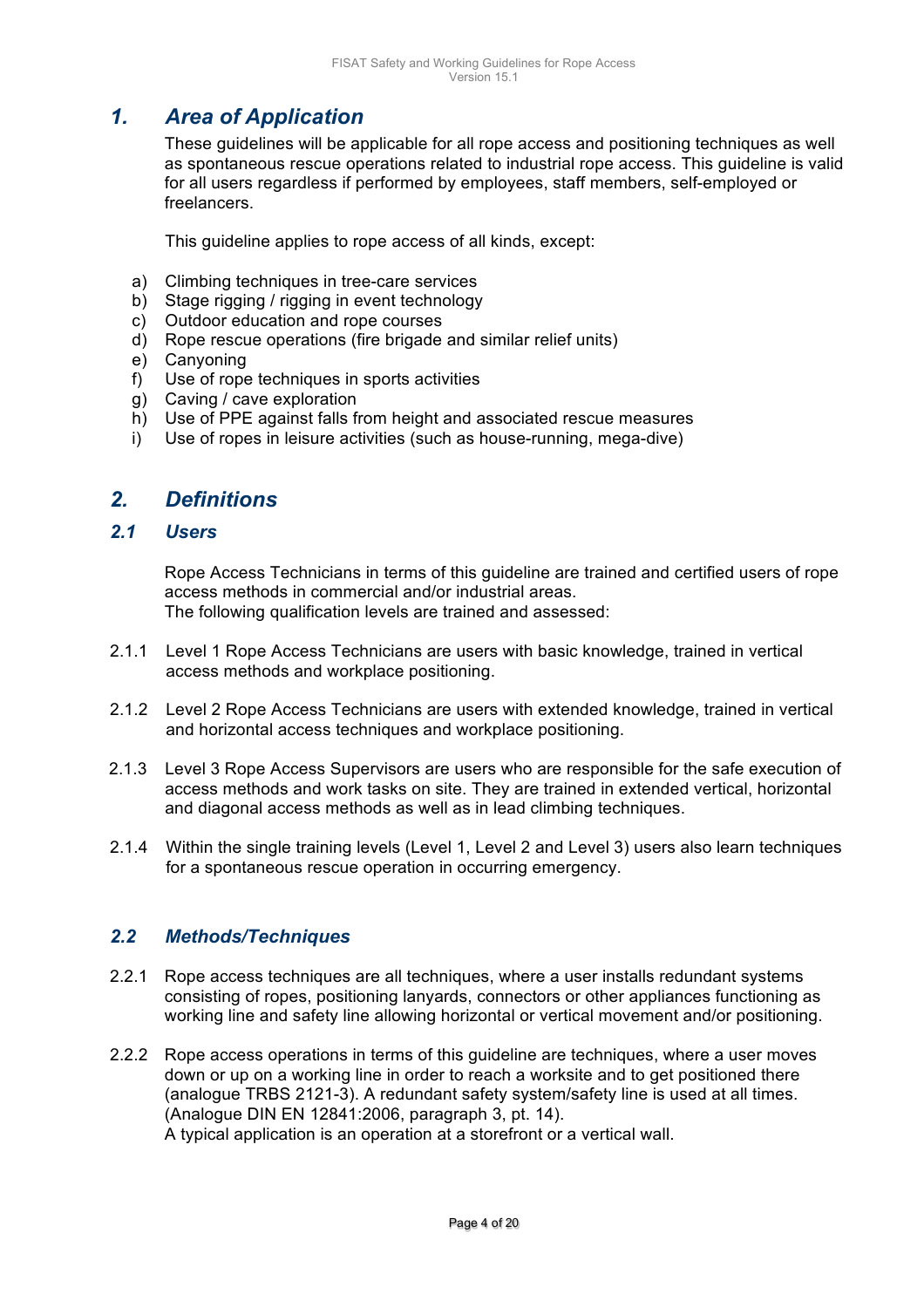- 2.2.3 Horizontal safety ropes or rope railings in terms of this guideline are operations, where a user moves horizontally on a structure and therefor secures him/herself with an unloaded rope that is installed between at least two anchor points. The following points need special attention:
	- Load capacity of all anchor points (minimum 10 kN). Varying manufacturer's instructions demanding more than 10 kN have to be respected.
	- Vector forces
	- Pre-tension
	- Distance between the anchor points
	- Sag under load

A typical application is horizontal movement in supporting or roof structures.

2.2.4 Traversing, aid climbing or point-to-point progression in terms of this guideline is a technique, where a user moves from one anchor point to the next, while using two systems and alternately loads and unloads each of them. In doing so, it always has to be guaranteed that the user is connected to two systems and two separate anchor points. At changing positions, redundancy is maintained by an additional safety system. Due to the permanent alteration at changing position, the used systems serve both as working system and safety system.

A typical application is horizontal movement under supporting structures or below bridges.

2.2.5 Movement below a horizontal structure in terms of this guideline is a technique, where a user moves horizontally while hanging under a structure. Positioning takes place with the help of two positioning lanyards, which are alternately loaded. The unloaded system is shifted along the structure. At changing positions, redundancy is maintained by an additional safety system. The use of an adjustable foot loop for ergonomic movement is recommended.

A typical application is the horizontal movement under supporting beams of a roof.

2.2.6 Horizontal rope lines in terms of this guideline is a technique, where a user moves horizontally on two ropes tensioned between two anchor points each. Two separate connections each of them encompassing both of the ropes are established. The user moves manually by hand or using ascenders. The use of a reverse lock on one of the ropes is recommended.

The following points need special attention:

- Load capacity of all anchor points (minimum 10 kN). Varying manufacturer's instructions demanding more than 10 kN have to be respected.
- Vector forces
- Pre-tension
- Distance between the anchor points
- Sag under load

A typical application is the horizontal movement along a storefront or under supporting structures without anchor points.

2.2.7 Use of ropeway systems in terms of this guideline is a technique, where a user moves along or positions material on two free-hanging ropes tensioned between two anchor points each. The ropeway can run horizontally or diagonally and covers a certain distance through free space independent from a structure. In addition to the redundant ropeway system at least one control or guiding rope hast to be installed, which is used for active or passive ascent or descent.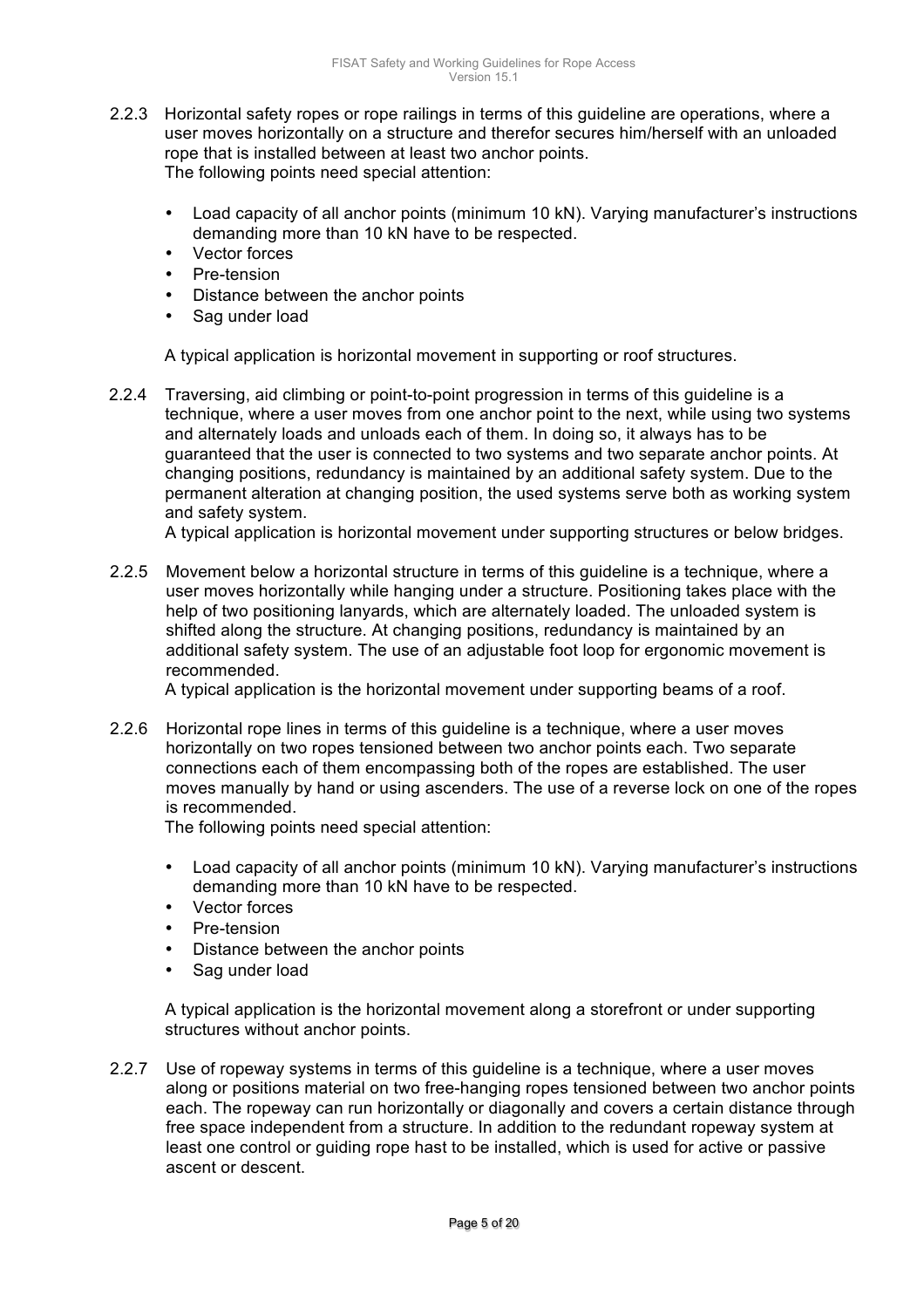The following points need special attention:

- Load capacity of all anchor points (minimum 10 kN). Varying manufacturer's instructions demanding more than 10 kN have to be respected.
- Vector forces
- Pre-tension
- Distance between the anchor points
- Sag under load

A typical application is the rescue or evacuation from a high-rise building or construction where a direct descent to the ground is not possible due to obstacles, e.g. projecting roofs.

2.2.8 Lead climbing in terms of this guideline is an access method, where a user with an extended qualification and special equipment climbs a short distance over his/her anchor point either vertically or horizontally in order to establish a new anchor point or a temporary belay point. Lead climbing can be performed self-secured by using shock absorbing lanyards or secured by a second trained and certified rope access technician. It is particularly important that the second person is not linked to the safety chain but is anchored to the structure independently. A typical application is the ascent of a girder mast.

This technique should only be used if the risk assessment determines a fall factor of max. 0.3, other techniques are not possible or entail a higher risk factor.

2.2.9 Safety system in terms of this guideline is the redundant system that prevents a fall if the working line fails. Depending on the system used a limited fall reducing the energy may occur.

## *2.3. Used materials and equipment*

- 2.3.1 Seat harness in terms of this guideline is a harness in accordance with DIN EN 813.
- 2.3.2 Work positioning harness in terms of this guideline is a harness in accordance with DIN EN 358.
- 2.3.3 Full body harness in terms of this guideline is a harness in accordance with DIN EN 361.
- 2.3.4 Mobile fall arrest device in terms of this guideline is an adjustable device for use with ropes in accordance with DIN EN 12841:2006 type A. Mobile fall arrest devices can also be certified in accordance with DIN EN 353-2. Mobile fall arrest devices have to be attached to the sternal attachment point of the full body harness.
- 2.3.5 Semi static rope in terms of this guideline is a low stretch kernmantel fibre rope in accordance with DIN EN 1891, type A.
- 2.3.6 Dynamic rope in terms of this guideline is a dynamic mountaineering rope in accordance with DIN EN 892.
- 2.3.7 Descender in terms of this guideline is a self-braking rope adjustment device, which can be operated manually. Descending devices must be certified in accordance with DIN EN 12841:2006, type C and may only be used by qualified users in connection with semi static ropes in accordance with DIN EN 1891. In addition to DIN EN 12841:2006, type C descenders can be certified in accordance with DIN EN 341 type A.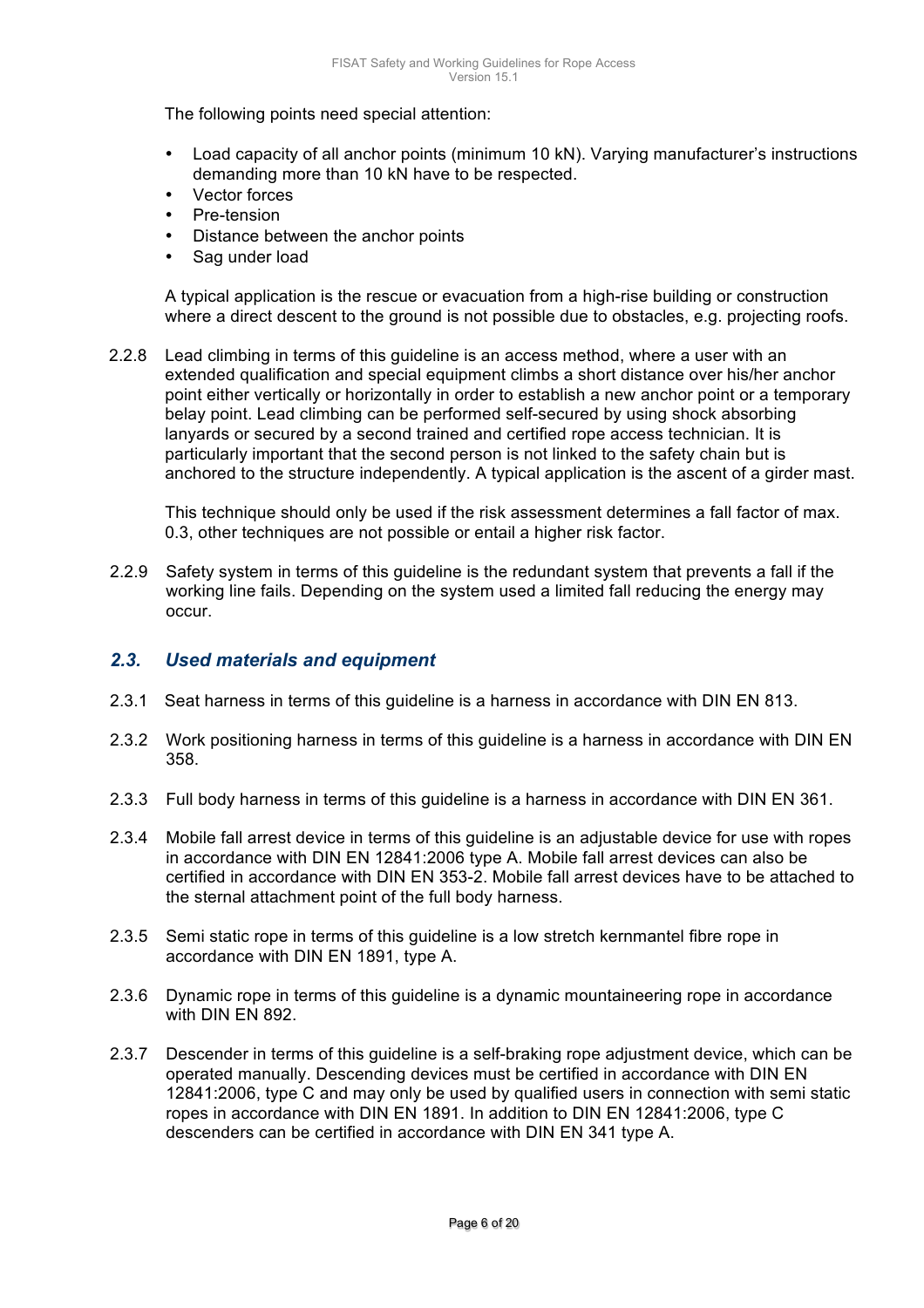- 2.3.8 PPE against falls from a height in terms of this guideline is personal protective equipment in accordance with directive 89/686/EEC, which is used in compliance with rule 112-198 of the German Employer's Liability Insurance (DGUV Regel 112-198).
- 2.3.9 Equipment for rescue from height and depth in terms of this guideline is equipment, which is used in compliance with rule 112-199 of the German Employer's Liability Insurance (DGUV Regel 112-199).
- 2.3.10 Lanyard in terms of this guideline is webbing or rope in accordance with DIN EN 354 / DIN EN 958, which for example connects the seat harness of the technician with the fall arrest device or a rope clamp.
- 2.3.11 Connector in terms of this guideline is a carabiner or quick link in accordance with DIN EN 362 or DIN EN 12275. Required minimum breaking strength is 20 kN. Rope adjustment devices in conjunction with a carabiner or quick link in accordance with DIN EN 362 or DIN EN 12275 may also be considered to be connectors. FISAT recommends the use of connectors with a minimum breaking strength of 22 kN along the major axis.
- 2.3.12 Seat (board) in terms of this guideline is equipment designed for prolonged suspension that enables an ergonomic seating posture. The seat can be integrated in the harness. For all work that requires a stationary position of more than 10 minutes in a suspended rope access system, the use of an appropriate seat is obligatory (DGUV Information 201-018). An additional back support is not required, if a suitable combination of harness and seat (board) serves as sufficient support with a wide and semi stiff waistbelt. A footrest made from sewn webbing is recommended.
- 2.3.13 Anchor points in terms of this guideline are structural installations, natural anchor points already existing on the object or artificial anchor devices in accordance with DIN EN 795 or roof safety hooks in accordance with DIN EN 517, that allow anchoring of ropes at various positions and can absorb the forces of working and safety lines. Structural installations can be calculated according to DIN 4426 but have to withstand the following breaking strength. Anchor points are appropriate if they are rated for at least 10 kN. Varying manufacturer's instructions demanding more than 10 kN have to be respected. Testing and certification can be waived if the rope access supervisor rates the anchor point to be sufficient based on his professional experience. A separate anchor point showing the required breaking strength has to be used for each system (working line, safety line). If a rescue load (two person load) is anticipated, anchor points with a higher breaking strength have to be preferred.
- 2.3.14 Sling in terms of this guideline is a lanyard or connecting device, which connects the anchor point with the components of the working or safety line. Slings have to be certified after DIN EN 795 or DIN EN 566 and rated to withstand at least 22 kN.
- 2.3.15 Rope clamp (ascender) in terms of this guideline is a rope adjustment device in accordance with DIN EN 12841:2006 type B. A rope clamp can also follow DIN EN 567.
- 2.3.16 Pulley in terms of this guideline is a device in accordance with DIN EN 12278 which must be rated to withstand at least 15 kN (FISAT recommendation: 22 kN).
- 2.3.17 Mechanical advantage pulley system in terms of this guideline is a pre-rigged or in situ assembled device made from pulleys and rope, which is designed to lift objects or personnel. Pre-rigged systems have to show a minimum breaking strength of 5 kN. All systems or system components have to show a CE sign. The maximum load should not exceed 250kg.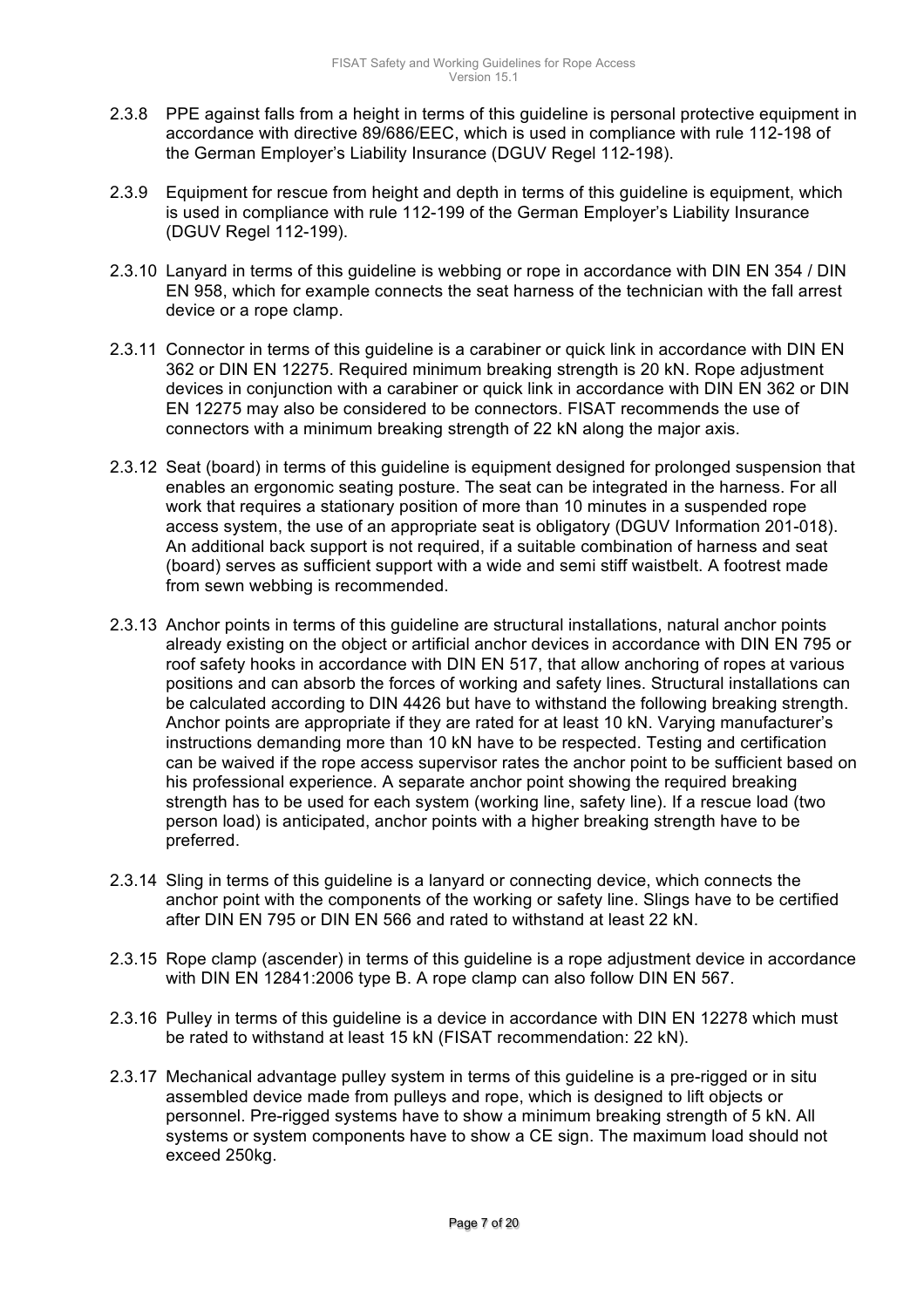- 2.3.18 Rope protection in terms of this guideline is mats, blankets or rope covers that reliably prevent the rope from being damaged or cut. The primary objective is to defuse the dangerous structure. Pulleys have to be used for running ropes.
- 2.3.19 Edge protection in terms of this guideline is all the appropriate possibilities to reliably prevent damage to or through building elements and the rope under load.
- 2.3.20 Working line / working system in terms of this guideline is a system of anchor points, slings, connectors, rope, ascender, descender and harness. The technician moves from a higher to a lower position independently or moves from a lower position to a higher one either independently or with assistance. A working line can also be installed horizontally. The building or construction itself may serve as working systems as well. The working line is always connected to the central attachment point of the full body harness. A working line may only be used in connection with a safety or backup system.
- 2.3.21 Safety line / backup system in terms of this guideline is a system of anchor points, slings, connectors, rope, and a mobile backup device, which reliably prevents the user from falling to the ground and reduces the fall energy to a value under 6 kN in the event of a working line failure. All safety systems have to be connected to sternal or dorsal attachment points in accordance with DIN EN 361.
- 2.3.22 Working edge hazard zone in terms of this guideline begins 3 m from the hazardous edge. The hazardous edge is a building or constructive edge where an accident caused by falling or sinking is possible.
- 2.3.23 Emergencies in terms of this guideline arise when a person on rope or in a difficult to access location becomes incapacitated.

# *3. General Requirements*

## *3.1 Requirements for technicians*

3.1.1 Users of the described methods must be physically and mentally fit for these activities and have reached the minimum age of 18 years. The minimum age for rope access supervisors is 21 years.

Physical requirements are fulfilled if the user presents a medical certificate for work at height issued by an occupational physician. The check-up should be made in accordance with DGUV Information 250-449 and DGUV principle G41.

- 3.1.2 Persons under the influence of alcohol, drugs or pharmaceuticals reducing the ability to operate vehicles or heavy machinery may not execute these operations.
- 3.1.3 Every technician must provide a valid first-aid certificate no more than 24 months old. For rope access in Germany only certificates issued by institutions, which are authorized by the DGUV (German Employer's Liability Insurance) are accepted. The minimum duration of the first-aid course is 9 teaching units. Higher qualifications according to DGUV Information 204-022 are accepted, if the defined advanced training courses are completed or first aid is rendered regularly on the job.
- 3.1.4 Technicians and supervisors must complete specific training and pass an independent assessment in applied methods and accident prevention regulations according to the examination guidelines of FISAT.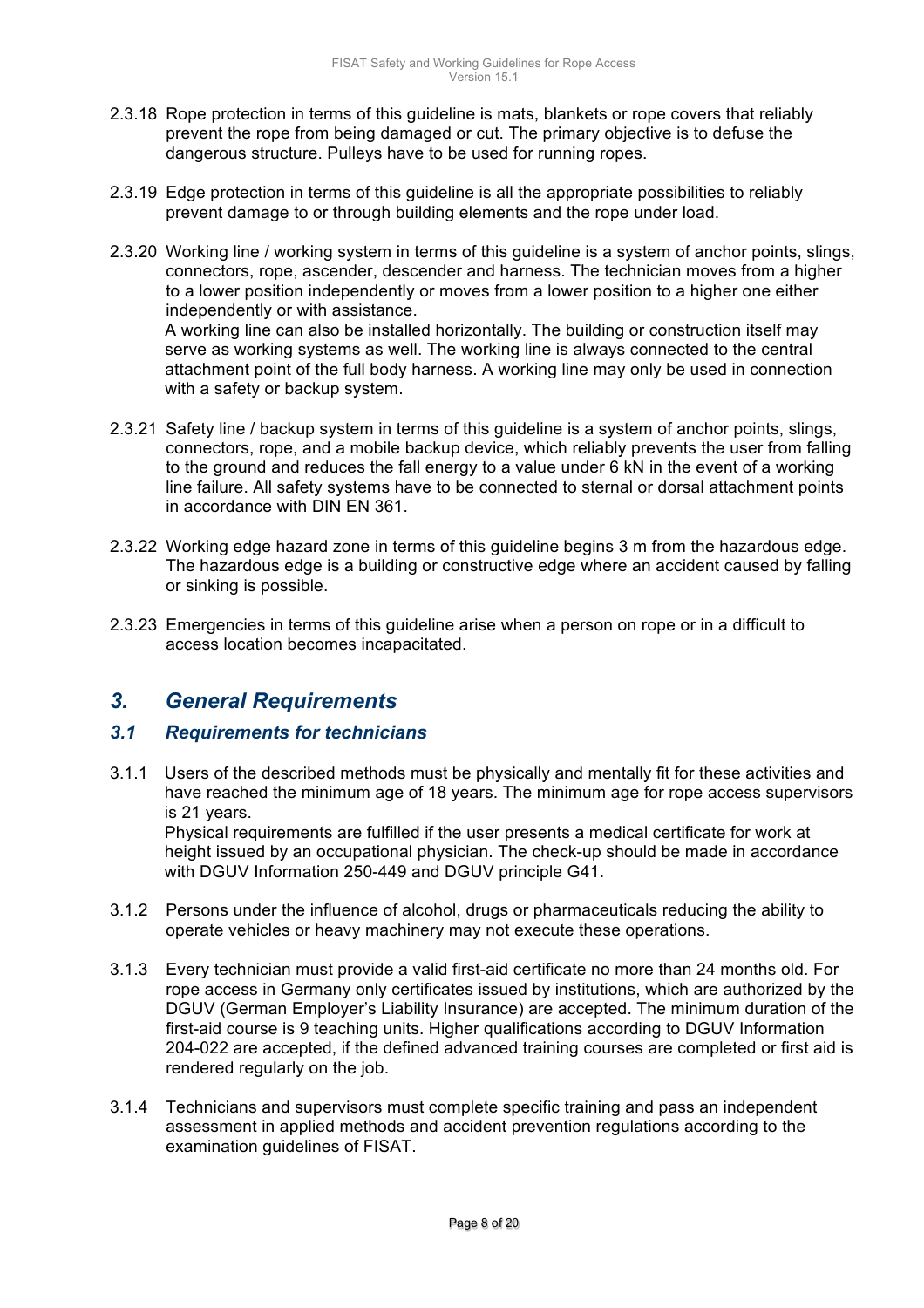An annual refresher course encompassing the technical skills as well as possible rescue scenarios for the respective level has to be attested by a FISAT appointed assessor. Otherwise a specific advanced training course has to be substantiated.

- 3.1.5 All users have to receive the general instructions in work safety and health care according to German Work Safety Laws and German Occupational Safety and Health Act.
- 3.1.6 The technicians must be trained in the appropriate emergency and rescue measures. Voluntary training of various rescue scenarios on a monthly basis is recommended and should be documented.

## *3.2 Requirements for the work place*

- 3.2.1 At least two trained and appropriately equipped technicians have to be present on every work site. Clear communication has to be established and an immediate rescue within a 15 minute period hast to be guaranteed. Therefore, it is necessary that at least two rope access technicians ascend and descend on separately anchored rope systems or that a separate, pre-rigged, anchored and operationally ready system makes an immediate rescue possible. Based on a job specific risk assessment the team must be of an appropriate size in order to execute a quick and effective rescue of all team members in any possible location.
- 3.2.2 All work is to be planned and directed by a Level 3 rope access supervisor with the respective training who is present on site. A supervisor may supervise a maximum of 5 rope access technicians at one time.
- 3.2.3 A safety method statement is required for the general procedures and for each work site after an appropriate, object-specific risk assessment.
- 3.2.4 In case of possible danger through weather effects, operations may only continue when appropriate protective measures guarantee the safety of all technicians at all times. If this is not possible or not guaranteed, all operations have to be stopped or not to be begun.

Danger is to be expected at the following weather conditions:

- Thunderstorm
- Heavy rain or snowfall
- High / Low temperatures
- Glaciation / Icing
- Direct sunlight
- Strong winds / wind gusts (e.g. higher than 8 m/s)
- Wind chill effect

Actual risks have to be assessed for each work place with a specific risk assessment and appropriate safety measures such as protective clothing, additional sets of rope, reduction of working hours, etc. have to be implemented.

The safety measures have to be checked for their effectiveness throughout the duration of the work. If measures are not suitable or effective, all operations have to be stopped.

Operations have to be stopped immediately when:

- Danger through lightning: all exposed areas have to be evacuated immediately.
- Average wind speed exceeds 15 m/s in a 10-minute period.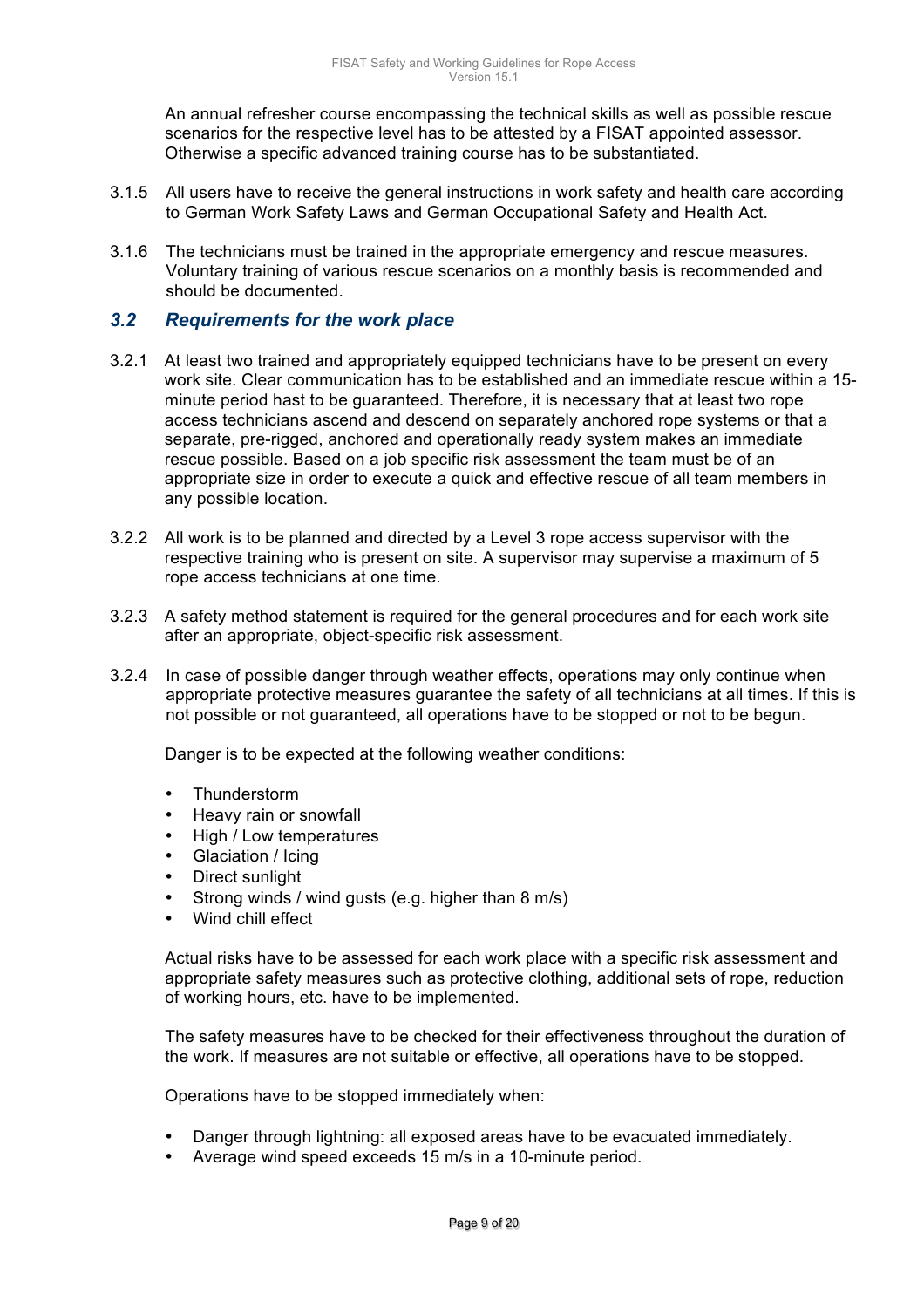3.2.5 Additional risks must be taken into consideration and excluded through appropriate measures.

The following points need special attention:

- Exclusion zones: areas surrounding the anchor points and all ropes should be fenced off. Only authorised personnel should be allowed to enter these zones.
- When working in confined spaces (silos, tanks, containers, etc.) an increased risk is to be expected. All appropriate safety measures have to be guaranteed. DGUV rule 113- 004 and 113-005 should be consulted.
- When working above water (e.g. offshore) the required safety measures have to be established according to a specific risk assessment.
- When working on residential buildings, the residents should be informed in a timely manner when necessary and appropriate.
- 3.2.6 Construction site safety barriers for the protection of third parties must be erected in a manner that no entry into the exclusion zone can occur unobserved. The barriers should be erected according to the respective regulations. See chart 8.2 for safety radius.

## *3.3 Requirements for operations on construction sites*

- 3.3.1 Only appropriate and properly rated equipment in good operating condition may be used on the construction site.
- 3.3.2 Additional PPE must be worn if required. In addition to inspected rope access equipment in good working order and the inspected personal protective equipment against a fall from height in good working order, adequate protective clothing has to be worn. It is obligatory to wear appropriate head and foot protection.
- 3.3.3 A separately packed and labelled rescue bag (contents based on the specific risk assessment) has to be available at each work place as per DGUV regulation 1 and DGUV rule 112-198. An emergency plan has to be available.
- 3.3.4 If an increased risk exists regarding emergency and rescue measures; e.g. caused by the object's structure, the access method or the number of personnel involved, the emergency plan has to guarantee the availability of an adequate number of appropriately qualified personnel.

# *4. Verification Management*

## *4.1 Verification for material and equipment*

- 4.1.1 Durable labels should be applied to all ropes and components used for a rope access system unless they can clearly be classified in another manner.
- 4.1.2 A verification log covering the condition and inspection of all equipment must be maintained either on paper or computer based.
- 4.1.3 The application of labels is not appropriate for certain kinds of equipment such as carabiners, cordage or other small pieces. For those materials, collective proof has to be maintained.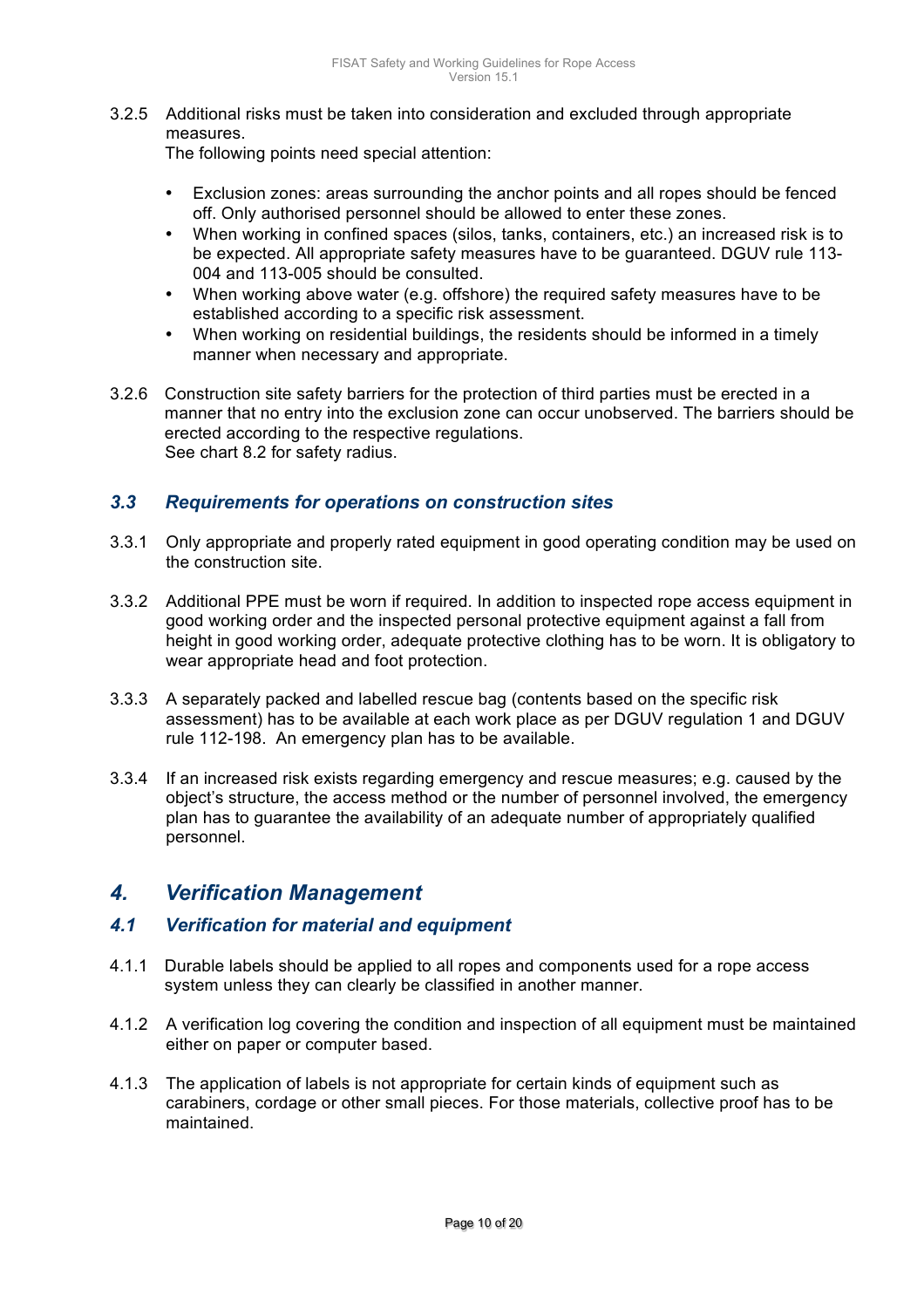## *4.2 Personal verification*

- 4.2.1 Each technician has to maintain a personal safety logbook. Alternatively a computer based list can be maintained.
- 4.2.2 The personal safety logbook should contain the first aid certificate and all subsequent refresher courses as well as copies of all relevant qualifications.
- 4.2.3 The main part of this book serves as a log for operational rope access experiences. The logged hours may include preparation and rigging, working hours on rope as well as postwork debriefing. Office work is not to be included.

If a minimum number of working hours is required as admission pre-requisite for an assessment, FISAT's Personal Safety Logbook for Rope Access servers exclusively as proof for logged experience.

All entries have to be confirmed by the responsible rope access supervisor (FISAT Level 3). Confirmation can only be considered correct when the supervisor's name and FISAT identification number are clearly readable and the signature is visible.

## *4.3 Construction site logbook*

The construction site logbook, maintained by the supervisor in charge, must contain the following:

- Risk assessment
- Emergency and rescue plans
- Access and safety concept
- Proof of work safety and health protection training

# *5. Procedures*

#### *5.1 General regulations*

- 5.1.1 It is obligatory to use two independent systems (working line and safety line) at all times. As a rule, each system must have a separate anchor point (in accordance with 2.3.13 of this guidelines). If, based on the circumstances of the location, one single anchor point is used for working line and safety line this anchor point has to show a minimum breaking strength of 20 kN. Working line and safety line have to be attached separately. Technicians have to guarantee that they are connected to both the working line and the safety line at all times.
- 5.1.1 Used ropes must be a low stretch semi static kernmantle ropes according to DIN EN 1891 Type A.
- 5.1.2 The only exception to this (5.1.1) occurs when the danger of a fall factor > 0,3 exists while lead climbing. In this case a dynamic rope is used to ensure the safety of the lead climber. In this case, special attention should be paid to the possible contact with obstacles and building parts. If method statement and risk assessment display and guarantee a fall factor below 0,3, a static rope can also be used to belay a lead climber.
- 5.1.3 Used slings, lanyards and connecting devices must have a minimum breaking strength of 22 kN. They must have a factory-sewn bond and/or connection.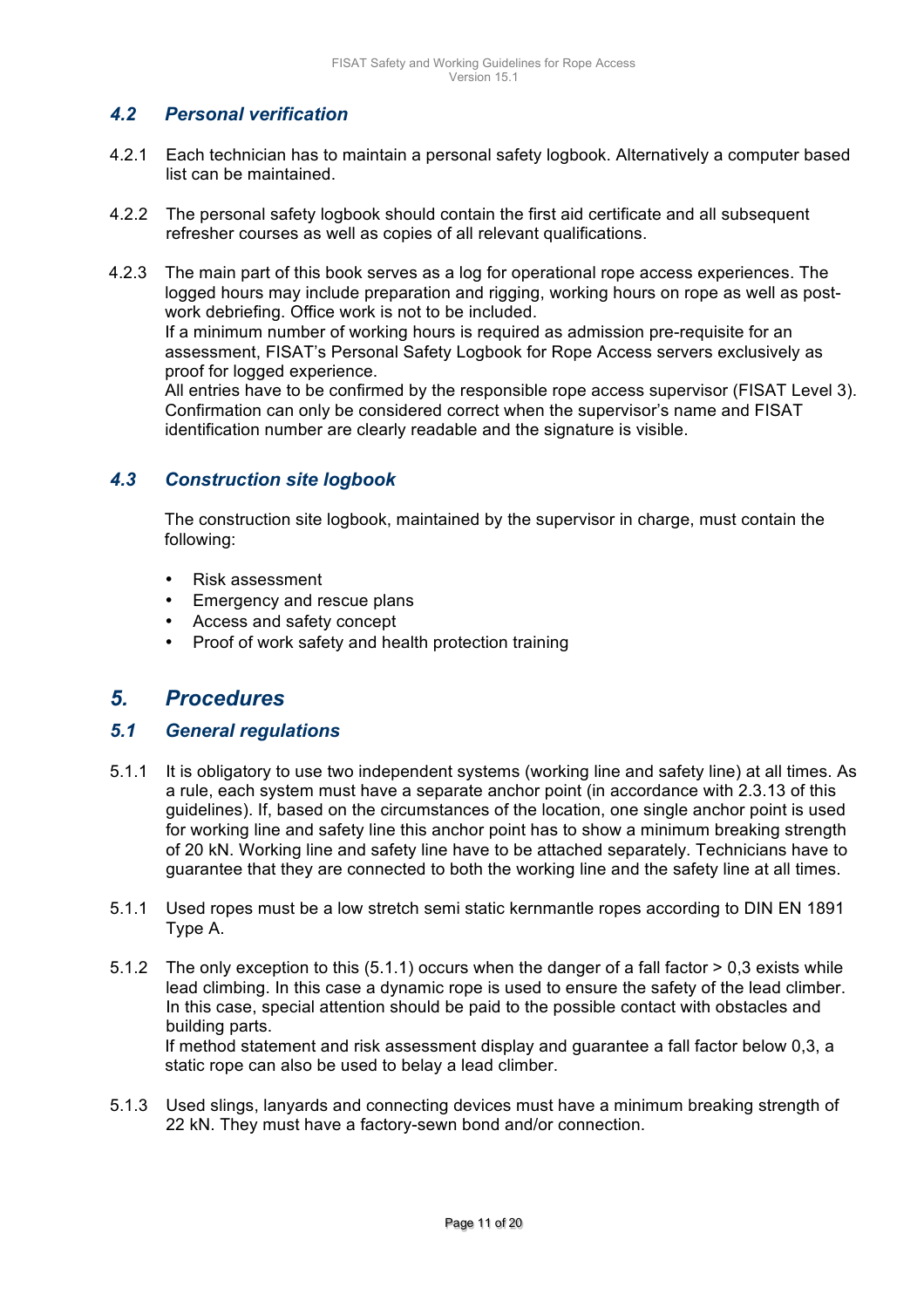- 5.1.4 Used connectors must have a locking system against unintentional opening. Gates should be secured with a mechanism that allows opening with at least two independent movements only. The use of connectors with an increased resisting force against punching shear of the locking mechanism's sheath is recommended.
- 5.1.5 Used harnesses must be in conformity with the standard DIN EN 361. They must show at least one central and one sternal attachment point (sit harness). Full-body harnesses are recommended.
- 5.1.6 Sit harnesses (DIN EN 813:2008 -11) may only be used in conjunction with the appropriate chest harness. This combination may only be used in the safety system if tested and approved by the manufacturer in accordance with DIN EN 361 (as per TRBS 2121-3, 4.1).
- 5.1.7 Personal protective equipment against falls from a height must be used in the fall hazard zone (3 m from the edge) at any time. These can be either a restraint system or a shock absorbing system.
- 5.1.8 A seat (board) is required for rope access operations lasting longer than 10 minutes. The seat can be abandoned if it presents a higher risk than working without the seat (board).
- 5.1.9 If ropes could be damaged due to redirection over an edge or friction on an incline, appropriate rope protection must be emplaced.
- 5.1.10 All ropes must be secured to avoid overrunning the ends while descending. This can be ensured via factory sewn loops or stopper knots.
- 5.1.11 Rope connections should always be in the form of a factory sewn and tested loops. For ropes without a sewn loop, knots can be used.

Knots must fulfil the following requirements:

- They may not loosen or open themselves unintentionally
- They must be appropriate for the intended use

The following knots are recommended for anchoring ropes:

- Figure of eight loop, figure of nine loop, (secured) bowline hitch, double bowline hitch or clove hitch
- Every knot is to be secured by a safety knot (double overhand knot)
- 5.1.12 Only self-breaking devices may be used on the working line. Those devices must stop automatically when released and should have an anti-panic function.
- 5.1.13 Tools and materials have to be secured against falling.

#### *5.2 Regulations for rescue procedures*

5.2.1 All rescues are carried out using redundant systems (working line and safety line) for both, the rescuer and the helpless person. Rescue can be done active or passive. Rescue of a user of PPE against falls from a height as per DGUV rule 112-199 (only one system, no redundancy) should only be considered in exceptional cases and with particular care for the safety measures.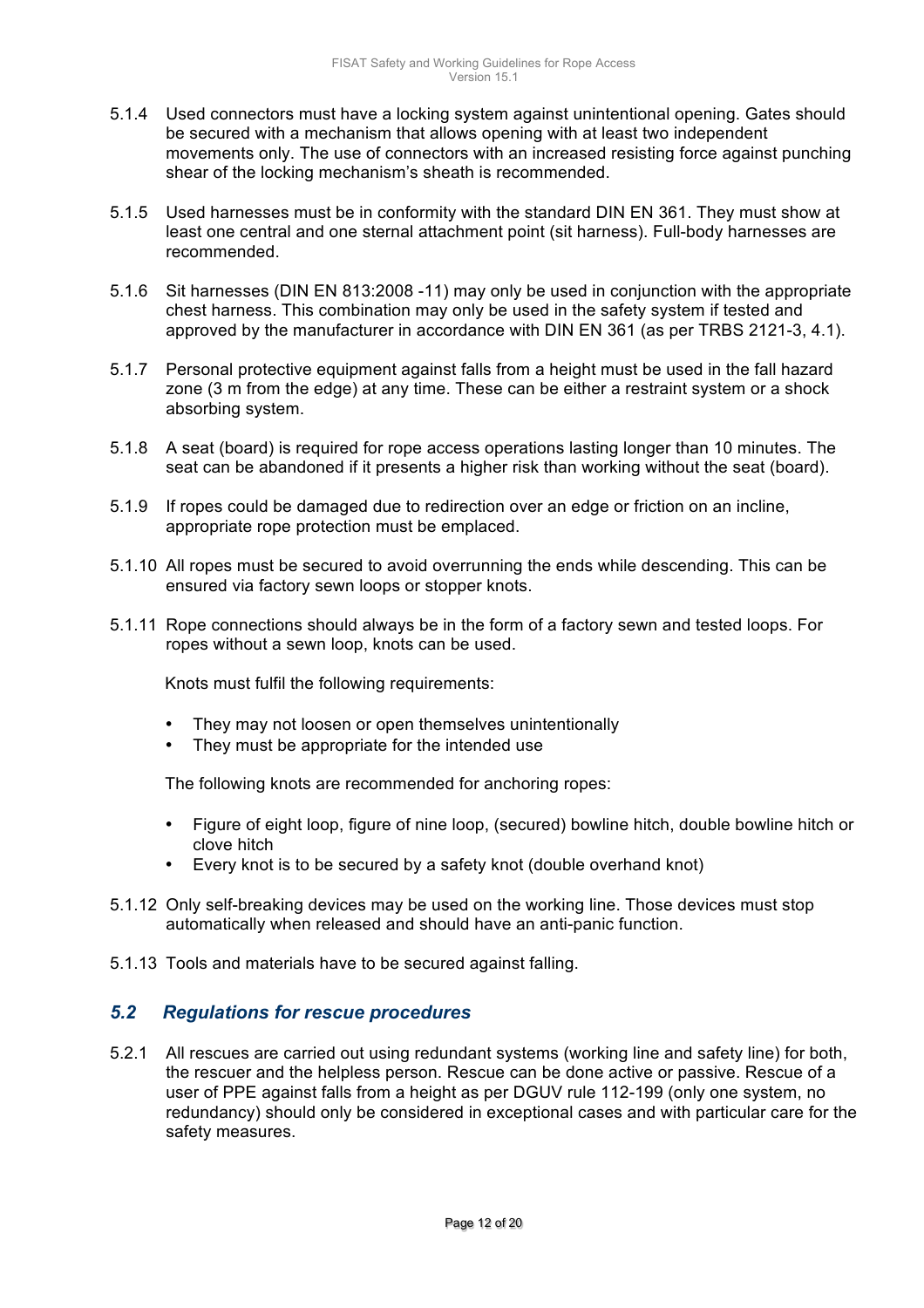- 5.2.2 Anchor points may only be used for a two-person load, if they fulfil the requirements of point 2.3.13 of these guidelines. Otherwise, two additional separate anchor points should be selected for the rescue system.
- 5.2.3 During all rescue procedures, the safest and simplest rescue equipment and techniques should be applied, always considering medical aspects and the potential risk for the rescuers.
- 5.2.4 Sufficient rescue equipment has to be available on site according to the risk assessment. Equipment must meet the requirements of the rescue concept. It must be a separately packed and labelled, ready to use and accessible for all technicians at any time.

# *6. Application*

# *6.1 Operational planning*

Before rope access techniques are used on site, a risk assessment considering all potential hazards has to be completed in order to determine the suitability of the techniques. It is also necessary to determine the appropriate staff and equipment that is required for the safe execution of all work tasks.

As a minimum, the following points have to be verified:

- 6.1.1 Management and planning
	- Assigned rope access supervisor
	- Defined number of technicians and assignment of tasks within the team
	- Operational instructions and safety standards of the company (for small work sites and small companies, the risk assessment can be included here)
	- Documentation of all equipment, tools and materials used on site
	- Appropriate insurance of the company and all technicians (employees and subcontractors). The insurance has to cover personal risks, risks for third parties, especially public traffic and property damage
	- A documented safety method statement including risk analysis, risk assessment and monitoring of counter-measures
	- Required work permits for all operations
	- Requirements for necessary documentation such as the safety logbook, time sheets, accident / incident reports, etc.
	- Necessary facilities for the technicians such as sanitary facilities, showers, emergency eye wash fountains, etc.
- 6.1.2 Selection of anchor points and equipment
	- Construction site inspection and selection of anchor points
	- Construction site inspection and selection of working techniques and access methods as well as required equipment
	- If applicable, test certificates for anchor points and test certificates and load tables for employed hoisting devices
- 6.1.3 Method of operation
	- Proof of deployed methods according to 2.2
	- Documentation of emergency and rescue plans and the corresponding responsibilities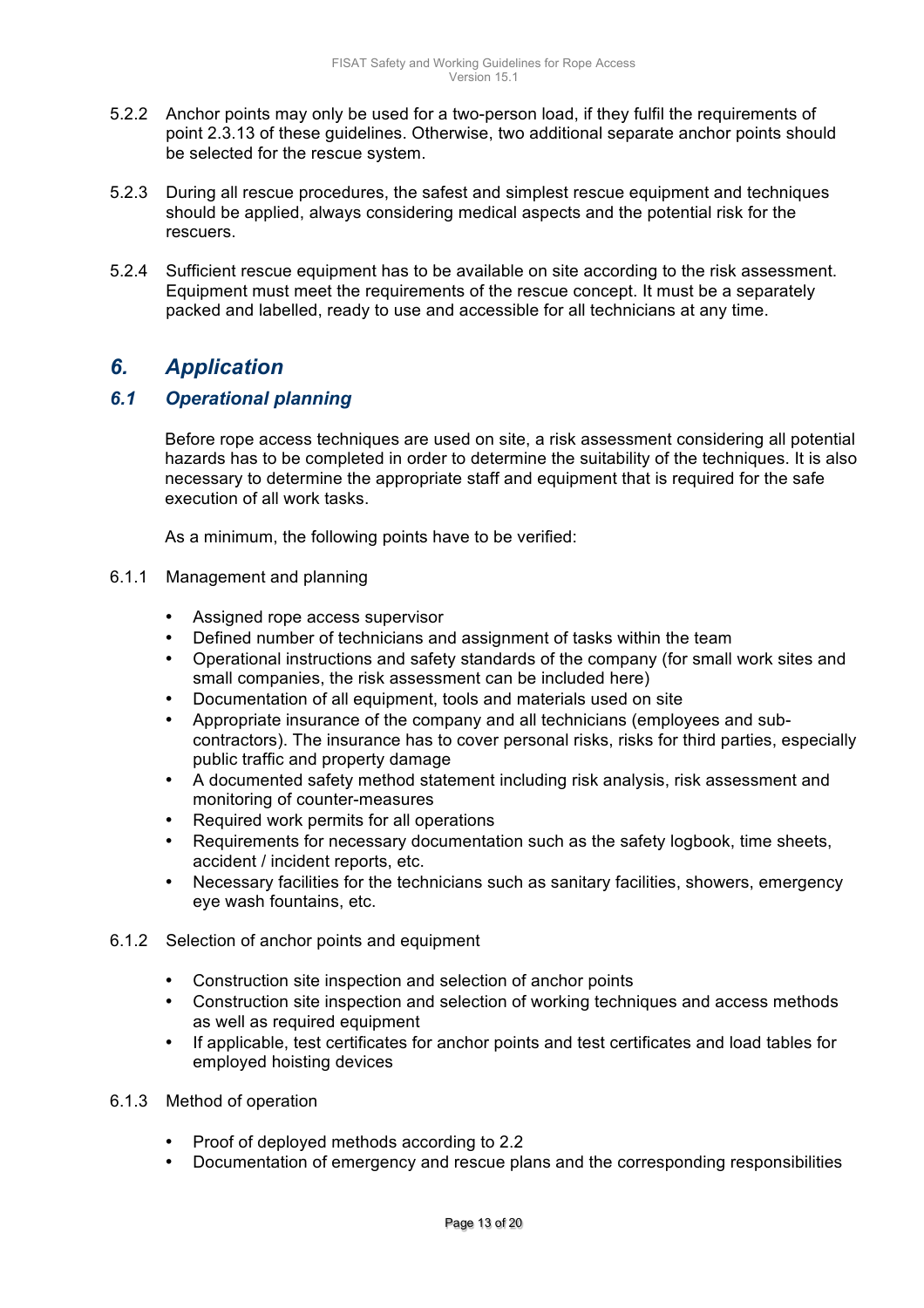## 6.1.4 Personnel

- For special work tasks and exceptional operations an adapted training for all technicians has to be provided
- Proof of technicians' qualifications

## *6.2 Risk assessment*

6.2.1 When planning rope access operations, all applied methods have to be checked to determine how the existing risks can be eliminated or reduced to an acceptable level. The guidelines of the operational safety regulations and the "Technical Regulation for Work Safety" (TRBS) 1111 (Risk assessment and technical safety evaluation) are relevant documents to refer to.

The following points need special attention:

- Can all material, equipment or tools be used in a safe and easy way?
- Can tools cause any danger to the user in particular?
- Does the selected working technique or access method cause any risk?
- Does any risk occur through the surroundings of the work site?
- Is there a risk of falling materials or equipment during the operation?
- Is it possible to rescue the technician from any conceivable point with the appropriate rescue techniques?
- Can the work endanger third parties?
- Is there any risk caused through third parties?

#### 6.2.2 The process contains 4 steps

| Investigation of<br>hazards (so<br>called hazard<br>factors)                         | Investigation and documentation of all hazards.                                                                                                            |
|--------------------------------------------------------------------------------------|------------------------------------------------------------------------------------------------------------------------------------------------------------|
| Assessment of<br>the ascertained<br>hazards                                          | Risk assessment, if and to what extent the ascertained hazards could<br>lead to an incident or an emergency.                                               |
| Establish and<br>apply measures<br>based on the<br>results of the<br>risk assessment | An attempt must be made to eliminate or reduce the risk to an<br>acceptable level by implementing appropriate measures.                                    |
| Efficiency<br>control                                                                | It will be check if the applied measures are appropriate and sufficiently<br>effective and that no additional dangers are caused.                          |
| Supervision                                                                          | Additionally the technician, under the direction of the supervisor must<br>continuously check the operations and processes to identify any new<br>dangers. |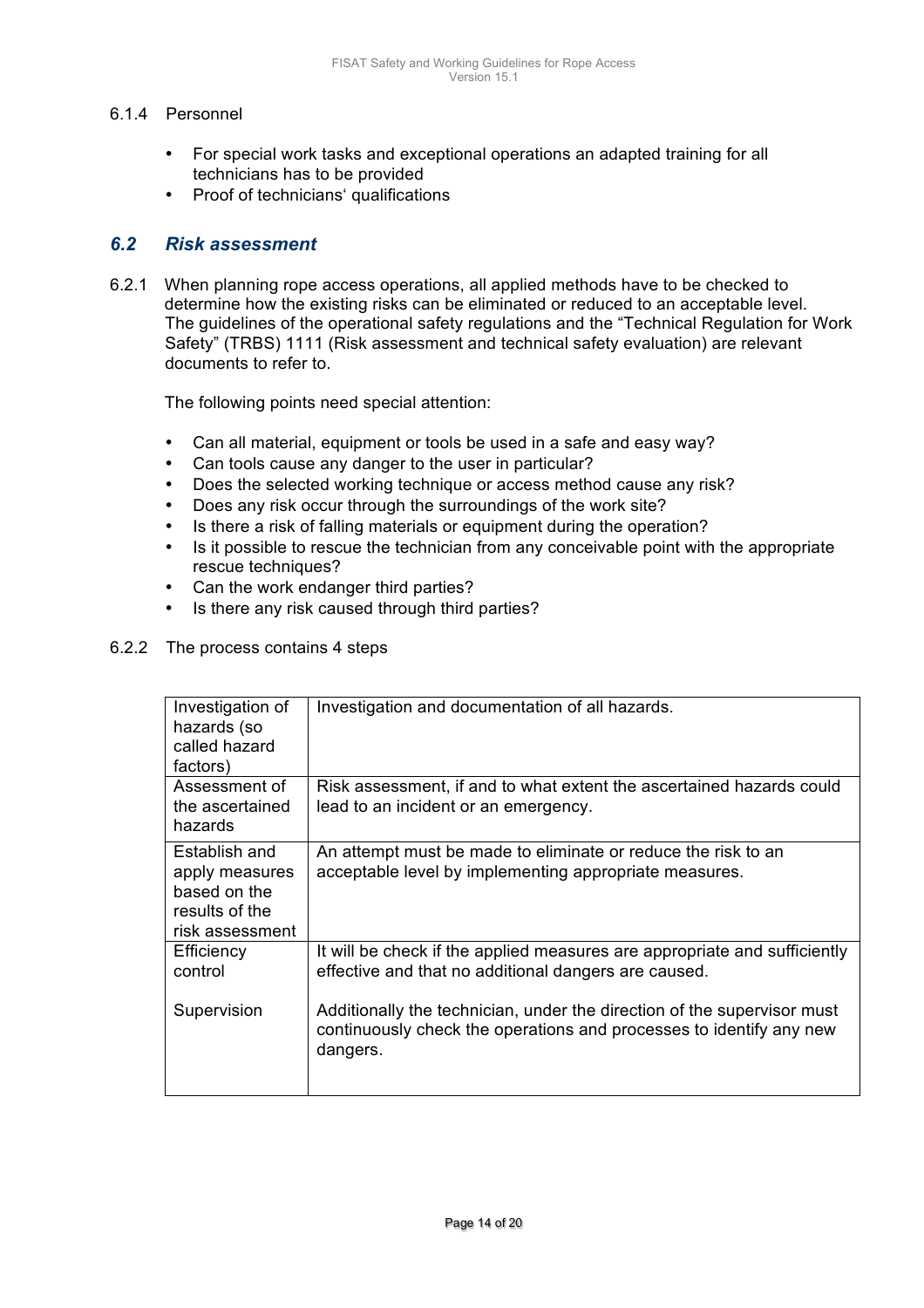#### 6.2.3 Availability of documentation

Relevant documentation has to be on hand on site in order to be available for technicians during the operation. The documentation must be produced in a way that not only the technician but also authorities and representatives of the customer can understand it.

## *6.3 Selection and qualification of personnel*

- 6.3.1 Operations have to be planned, supervised and executed by qualified and authorised personnel.
- 6.3.2 The employer must assign a rope access supervisor for all work. This should be done in a written form and included in the operational logbook. The supervisor has the responsibility for the planning, supervision and safe execution of the work.
- 6.3.3 Only technicians who passed the appropriate examination and hold a valid Level 3 rope access supervisor certificate can act as supervisors. Supervisors have to be authorized to issue company directives.
- 6.3.4 Assigned personnel must receive written authorization from the company. This must include authority encompassing the entire area affected by the rope access operations.

## *6.4 Restricted areas*

- 6.4.1 All technicians, especially the supervisor, must create a secure working environment. As part of this process, the supervisor must restrict access to the area around the anchor points and if necessary below the work place. Additional areas subject to access restrictions may include re-belays or additional anchor points and all areas where ropes could be manipulated. In general loose parts, e.g. constructive parts, material, tools and equipment should be secured to prevent them from falling. If the falling of objects cannot be entirely eliminated, the area of danger should be determined and fenced off.
- 6.4.2 Fall hazard zones should be marked and tagged. They have to be set-up in a way that technicians can attach themselves to the safety system outside the restricted area.
- 6.4.3 The restricted area must be clearly marked. When necessary additional barriers, marking tape and warning signs can be used to ensure that unauthorised persons cannot enter the area either accidentally or deliberately. When appropriate a safety post can be utilised. Specifically around the anchor points and re-belays, the possibility of manipulation of the system has to be excluded.

# *7. Inspection and Examination*

#### *7.1 Inspection of material and equipment*

- 7.1.1 Before, during and after each use, the technician should conduct a visual and functional testing of all materials and equipment.
- 7.1.2 All material and equipment has to be inspected on a regular basis as described in the manufacturer's user instructions and in dependence of it's use. However it must pass an inspection conducted by an expert according to DGUV Principle (DGUV Grundsatz) 312- 906 at least once a year. The inspection must be documented. General regulations are described in TRBS 1201 "Inspections" and TRBS 1203 "Authorised Personnel".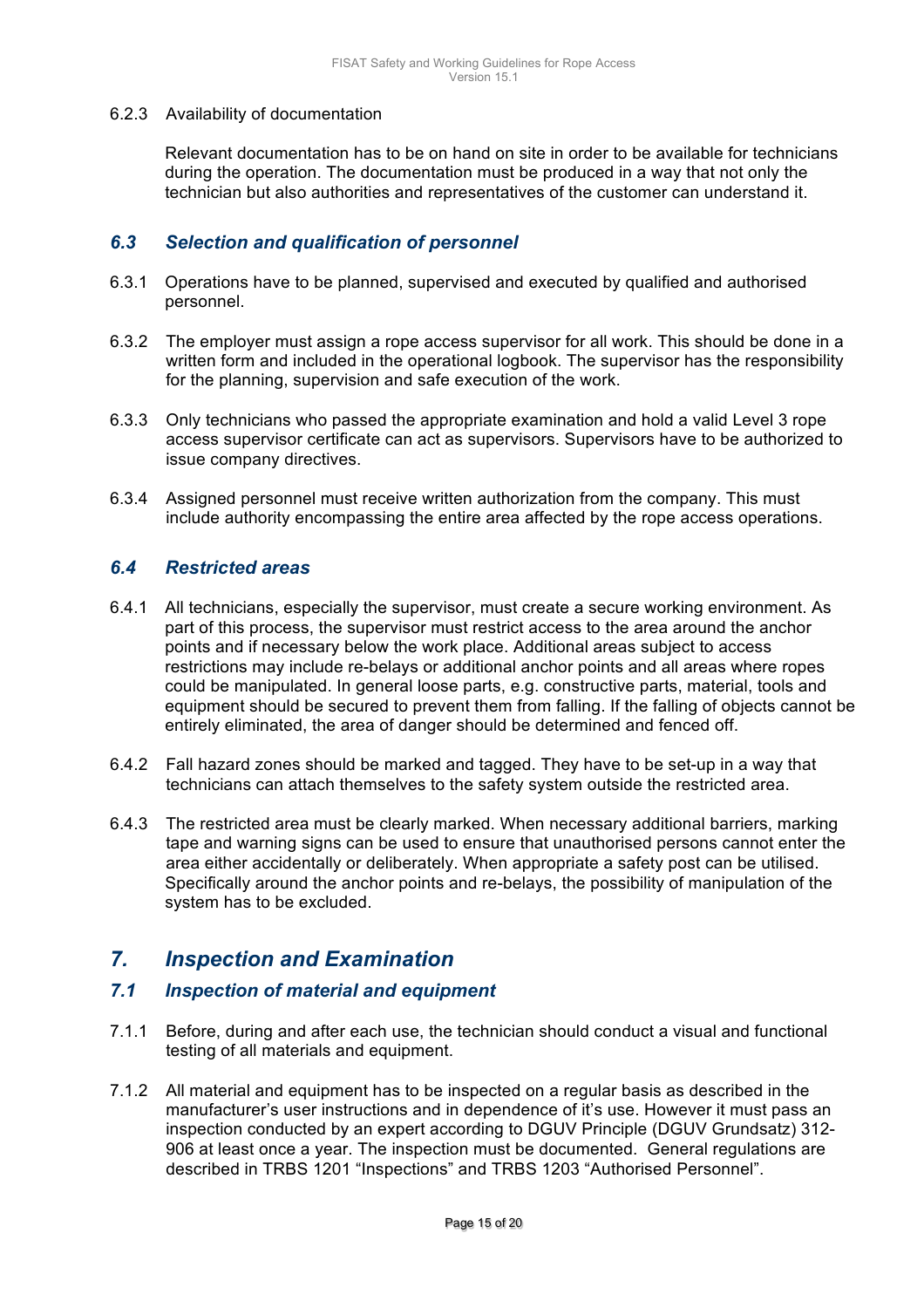- 7.1.3 The employer is responsible that all material and equipment passes an extraordinary inspection conducted by an expert after damage or exceptional incidents.
- 7.1.4 Material, which is not in perfect working condition should be sorted out and labelled immediately, presented to an expert for inspection and retired if necessary.

# *7.2 Retirement of material and equipment*

The manufacturer's specifications on working and shelf life should be followed.

Textile materials should be retired if there is:

- Clearly visible damage to the fibres
- Visible core (for rope)
- Contact with unknown chemicals or acids
- Contact with heat over 60°C
- Stiffening due to use, dirt or overloading

Metal components should be retired if there is:

- Visible damage (notches, cracks, grooves, etc.)
- Abrasion of more than 10%
- Deformation of any kind
- Malfunction of gates, locking mechanisms and other mechanical components

## *7.3 Examination of rope access technicians and supervisors*

- 7.3.1 Every user of rope access techniques must prove to hold at least a valid Level 1 (basic course) certificate. The assessment to achieve the Level 1 qualification must correspond with FISAT's examination guidelines for rope access.
- 7.3.2 Before the execution of horizontal access methods and positioning techniques, a Level 2 examination must be passed. The assessment to achieve the Level 2 qualification must correspond with FISAT's examination guidelines for rope access.
- 7.3.3 Every rope access supervisor must pass a Level 3 examination. The assessment to achieve the Level 3 qualification must correspond with FISAT's examination guidelines for rope access.
- 7.3.4 Every technician has to complete an annual refresher course to renew and deepen theoretical knowledge and practical skills. The practical session includes standard access and positioning techniques as well as rescue skills.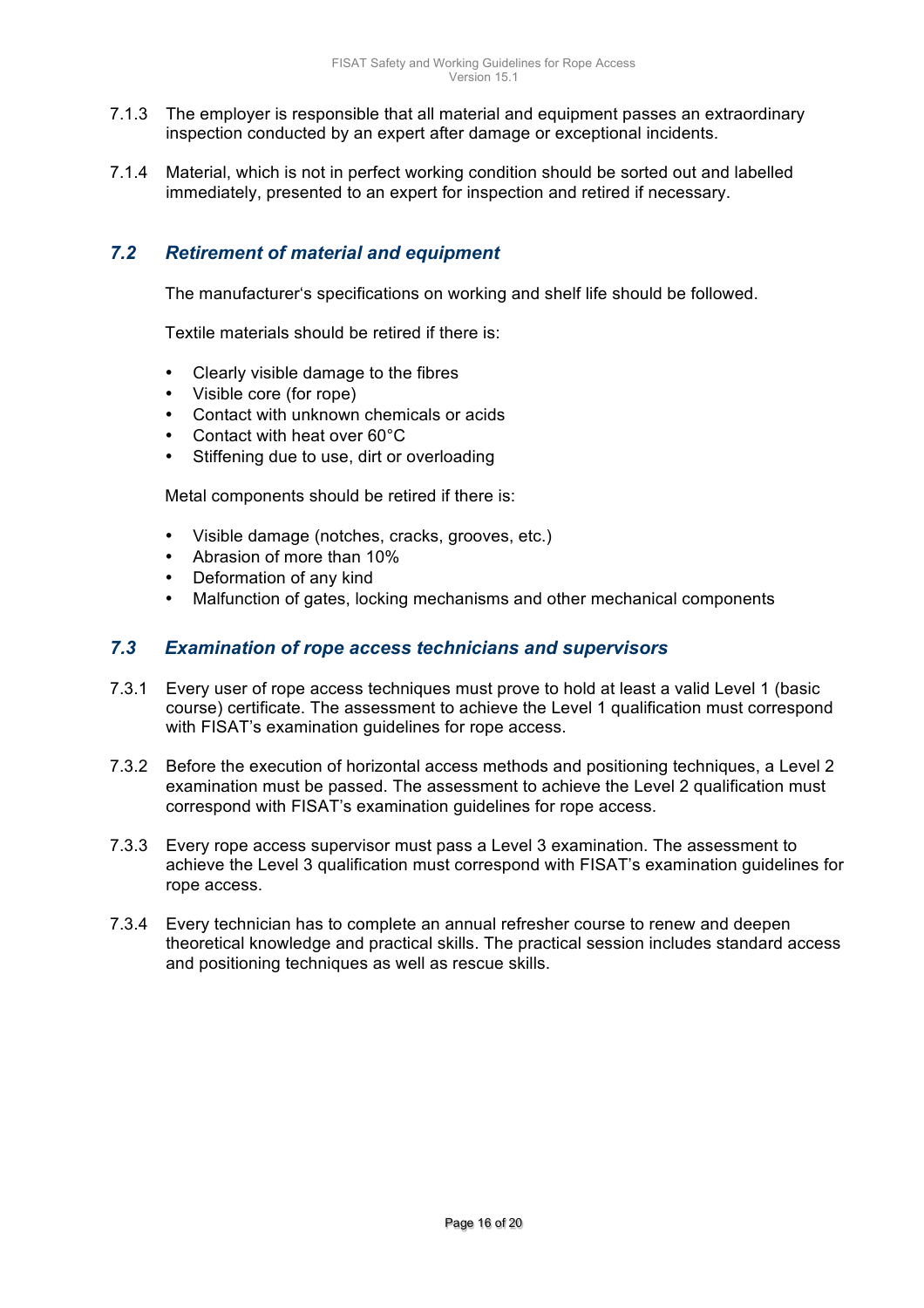# *8. Appendices*

# *8.1 Legal foundation / narmative references*

### **German Laws and Regulations**

| ArbSchutzG              | Arbeitsschutzgesetz (German Occupational Safety and Health Act)        |
|-------------------------|------------------------------------------------------------------------|
| BetrSichV               | Betriebssicherheitsverordnung (Ordinance on Industrial Safety and      |
|                         | Health)                                                                |
| GSV                     | Gerätesicherheitsverordnung (Ordinance on Equipment Safety)            |
| <b>TRBS 2121 Teil 3</b> | Technische Regel für Betriebssicherheit (Technical Regulation for Work |
|                         | Safety)                                                                |

#### **Directives of the European Parliament and the Council**

| 89/391/EEC  | Directive concerning the introduction of measures to encourage          |
|-------------|-------------------------------------------------------------------------|
|             | improvements in the safety and health of workers at work.               |
| 89/392/EEC  | Machinery Directive (latest amendment: 2006/42/EC)                      |
| 89/656/EEC  | Directive concerning the minimum health and safety requirements for the |
|             | use by workers of personal protective equipment at the workplace.       |
| 2009/104/EC | Directive concerning the minimum safety and health requirements for the |
|             | use of work equipment by workers at work.                               |

## **Regulations of the German Employer`s Liability Insurance Association**

| <b>DGUV Regulation 1</b>  | General regulations                                 |
|---------------------------|-----------------------------------------------------|
| <b>DGUV Regulation 17</b> | Regulations on event locations (stages and studios) |
| <b>DGUV Regulation 18</b> |                                                     |
| <b>DGUV Regulation 38</b> | Construction sites and construction works           |
| <b>DGUV Regulation 39</b> |                                                     |
| <b>DGUV Regulation 54</b> | Winches, Jacks and Hauls                            |
| <b>DGUV Regulation 55</b> |                                                     |

#### **European Standards**

| <b>DIN EN 12841</b> | Rope adjustment devices                                           |
|---------------------|-------------------------------------------------------------------|
| <b>DIN EN 353-1</b> | PFPE; Guided type fall arresters including a rigid anchor line    |
| <b>DIN EN 353-2</b> | PFPE; Guided type fall arresters including a flexible anchor line |
| <b>DIN EN 341</b>   | PFPE; Descender devices for rescue                                |
| <b>DIN EN 354</b>   | PFPE; Lanyards                                                    |
| <b>DIN EN 355</b>   | PFPE; Energy absorbers                                            |
| <b>DIN EN 358</b>   | PFPE; Belts for work positioning and restraint; Restraint systems |
| <b>DIN EN 359</b>   | PFPE; worksite back support systems                               |
| <b>DIN EN 360</b>   | PFPE; Retractable type fall arresters                             |
| <b>DIN EN 361</b>   | PFPE; Full body harness                                           |
| <b>DIN EN 362</b>   | <b>PFPE</b> ; Connectors                                          |
| <b>DIN EN 363</b>   | PFPE; Personal fall protection systems                            |
| <b>DIN EN 364</b>   | PFPE; Test methods                                                |
| <b>DIN EN 365</b>   | PFPE; General requirements for instructions                       |
| <b>DIN EN 397</b>   | Industrial safety helmets                                         |
| <b>DIN EN 566</b>   | Slings                                                            |
| <b>DIN EN 567</b>   | Rope clamps                                                       |
| <b>DIN EN 795</b>   | Personal fall protection equipment; Anchor devices                |
| <b>DIN EN 813</b>   | PFPE; Sit harnesses and accessories                               |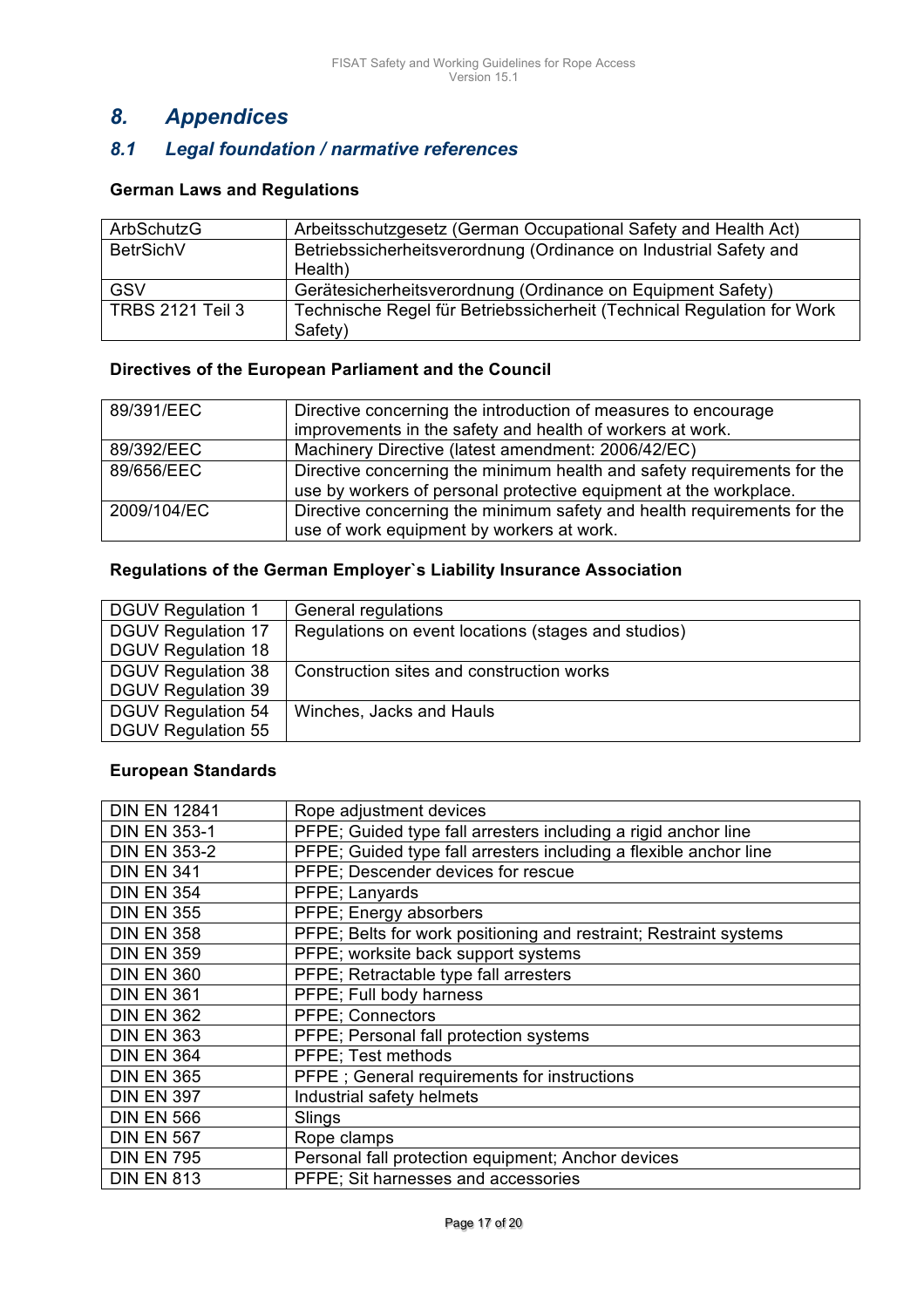| <b>DIN EN 892</b>   | Dynamic climbing rope                                             |
|---------------------|-------------------------------------------------------------------|
| <b>DIN EN 892-1</b> | Mountaineering equipment - Dynamic mountaineering ropes; safety   |
|                     | requirements, testing                                             |
| <b>DIN EN 919</b>   | Fibre ropes – determination of physical and mechanical properties |
| <b>DIN EN 958</b>   | Mountaineering equipment - energy absorbing systems for use in    |
|                     | climbing - safety requirements and test methods                   |
| <b>DIN EN 959</b>   | Mountaineering equipment - rock anchors                           |
| <b>DIN EN 1496</b>  | Rescue lifting devices                                            |
| <b>DIN EN 1497</b>  | Rescue harnesses                                                  |
| <b>DIN EN 1808</b>  | <b>Suspended Access Equipment</b>                                 |
| <b>DIN EN 1891</b>  | PFPE - low stretch kernmantel ropes                               |
| <b>DIN EN 4426</b>  | Testing of anchor points                                          |
| <b>DIN EN 12275</b> | Mountaineering equipment: connectors                              |
| <b>DIN EN 12277</b> | <b>Harnesses</b>                                                  |
| DIN EN 12841:2006   | Rope adjustment devices                                           |

## **National Standards**

| <b>DIN 7478-B</b> | Safety harnesses for mining                               |
|-------------------|-----------------------------------------------------------|
| <b>DIN 7947</b>   | <b>Ascent harnesses</b>                                   |
| <b>DIN 15003</b>  | Hoists; Load bearing devices, Load and force, definitions |
| <b>DIN 32915</b>  | <b>Accessory Cord</b>                                     |
| <b>DIN 4426</b>   | <b>Accessory Cord</b>                                     |

#### **Rules, Information and Principles published by the German Employer`s Liability Insurance Association (DGUV)**

| Rules for high level personal suspension means                          |
|-------------------------------------------------------------------------|
|                                                                         |
| Rules for the use of fibre ropes                                        |
| Rules for the use of PFPE to prevent falls                              |
| Rules for the use of PFPE for rescues                                   |
| Information on tower and chimney construction                           |
| Information on manually operated work seats                             |
| Information on procedural guidelines for first aid                      |
| Information on first aid in the company                                 |
| Information on work equipment for lifting of persons                    |
| Load tables for anchor devices                                          |
| Safety through operating instructions                                   |
| Assessments of hazards and stresses in the workplace                    |
| Instructions for preventive medical examinations: Work at height        |
| Principles for the selection, training and certification of experts for |
| personal fall protection equipment                                      |
|                                                                         |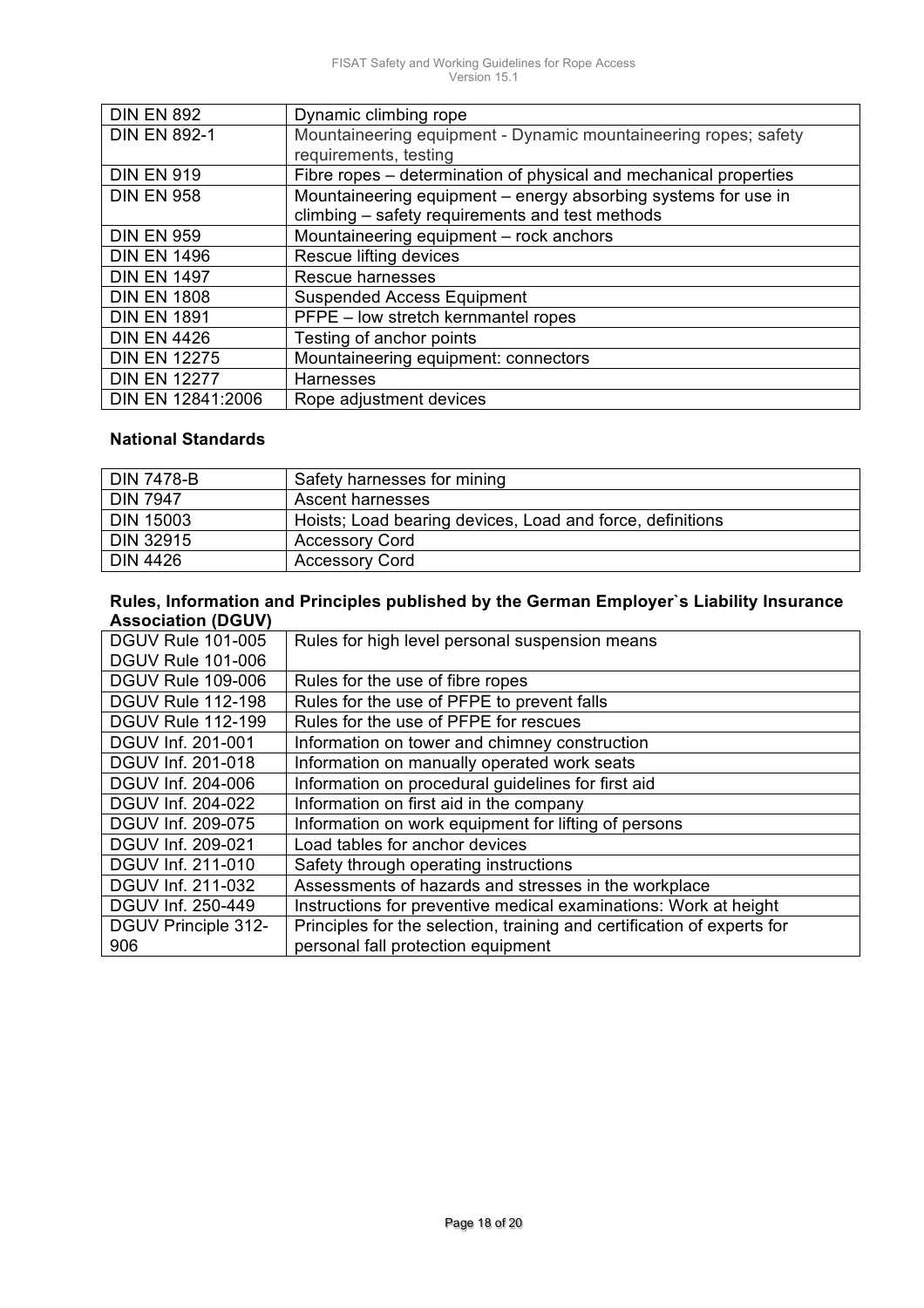# *8.2 Charts*

#### 8.2.1 Safety area radius

#### **Radius of the safety area below the work place:**

| Respective maximum working<br>height H (meters) | Required radius related to<br>working height | Minimum radius of safety area in<br>meters |
|-------------------------------------------------|----------------------------------------------|--------------------------------------------|
| Working height below 100 m                      | H/5                                          | 12,50                                      |
| Working height 100 to 150 m                     | H/6                                          | 20,00                                      |
| Working height 150 to 200 m                     | H/7                                          | 25,00                                      |
| Working height over 200 m                       | H/8                                          | 30,00                                      |

Source: DGUV Information 201-001

These minimum radii are recommendations and should be verified in relation to the object.

#### 8.2.2 Wind force

#### **Wind force according to the Beaufort Scale**

| Wind strength<br><b>Beaufort</b><br><b>Scale</b> | <b>Description</b> | m/s                  | km/h               | <b>Wind conditions</b>                                                                             | <b>Dynamic</b><br><b>Pressure in</b><br>kg/m <sup>2</sup> |  |
|--------------------------------------------------|--------------------|----------------------|--------------------|----------------------------------------------------------------------------------------------------|-----------------------------------------------------------|--|
| 0                                                | Calm               | under<br>0,3         | under 1            | Calm. Smoke rises vertically                                                                       | 0                                                         |  |
| $\mathbf{1}$                                     | Light air          | $0,3-1,5$            | $1 - 5$            | Smoke drift indicates wind direction<br>and wind vanes cease moving.                               | $0 - 0, 1$                                                |  |
| $\overline{2}$                                   | Light breeze       | $1,6-3,3$            | $6 - 11$           | Leaves rustle and wind vanes begin<br>to move. Wind felt on exposed skin.                          | $0, 2 - 0, 6$                                             |  |
| $\overline{3}$                                   | Gentle<br>breeze   | $3,4 - 5,4$          | $12 - 19$          | Leaves and small twigs constantly<br>moving, light flags extended.                                 | $0,7-1,8$                                                 |  |
| $\overline{\mathbf{4}}$                          | Moderate<br>breeze | $5, 5 - 7, 9$        | 20-28              | Dust and loose paper raised. Small<br>branches begin to move.                                      | $1,9-3,9$                                                 |  |
| 5                                                | Fresh breeze       | $8 - 10,7$           | 29-38              | Small trees in leaf begin to sway.<br>Many whitecaps. Wind<br>uncomfortable on exposed skin.       | $4,0 - 7,2$                                               |  |
| $6\phantom{1}$                                   | Strong<br>breeze   | $10,8-$<br>13,8      | 39-49              | Large branches in motion. Whistling<br>heard in overhead wires. Umbrella<br>use becomes difficult. | $7,3-11,9$                                                |  |
| $\overline{7}$                                   | High wind          | $13,9-$<br>17,1      | $50 - 61$          | Whole trees in motion. Effort<br>needed to walk against wind.                                      | $12,0-18,3$                                               |  |
| 8                                                | Gale               | $17.2 -$<br>20,7     | 62-74              | Some twigs broken from trees.<br>Progress on foot seriously<br>impeded.                            | 18,4-26,8                                                 |  |
| 9                                                | Strong gale        | $20,8-$<br>24,4      | 75-88              | Minor damage to buildings,<br>chimney caps and roof tiles blown<br>off.                            | 26,9-37,3                                                 |  |
| 10                                               | Storm              | $24,5-$<br>28,4      | 89-102             | Trees are broken or uprooted.<br>Significant damage to buildings.                                  | 37,4-50,5                                                 |  |
| 11                                               | Violent storm      | $28,5-$<br>32,6      | 103-117            | Very rare inland. Severe storm<br>damage.                                                          | 50,6-60,6                                                 |  |
| 12                                               | Hurricane          | 32,7<br>and<br>above | $118$ and<br>above | Massive devastation at sea, on the<br>coast and in the mountains,<br>extremely rare inland.        | 66,7 and<br>above                                         |  |